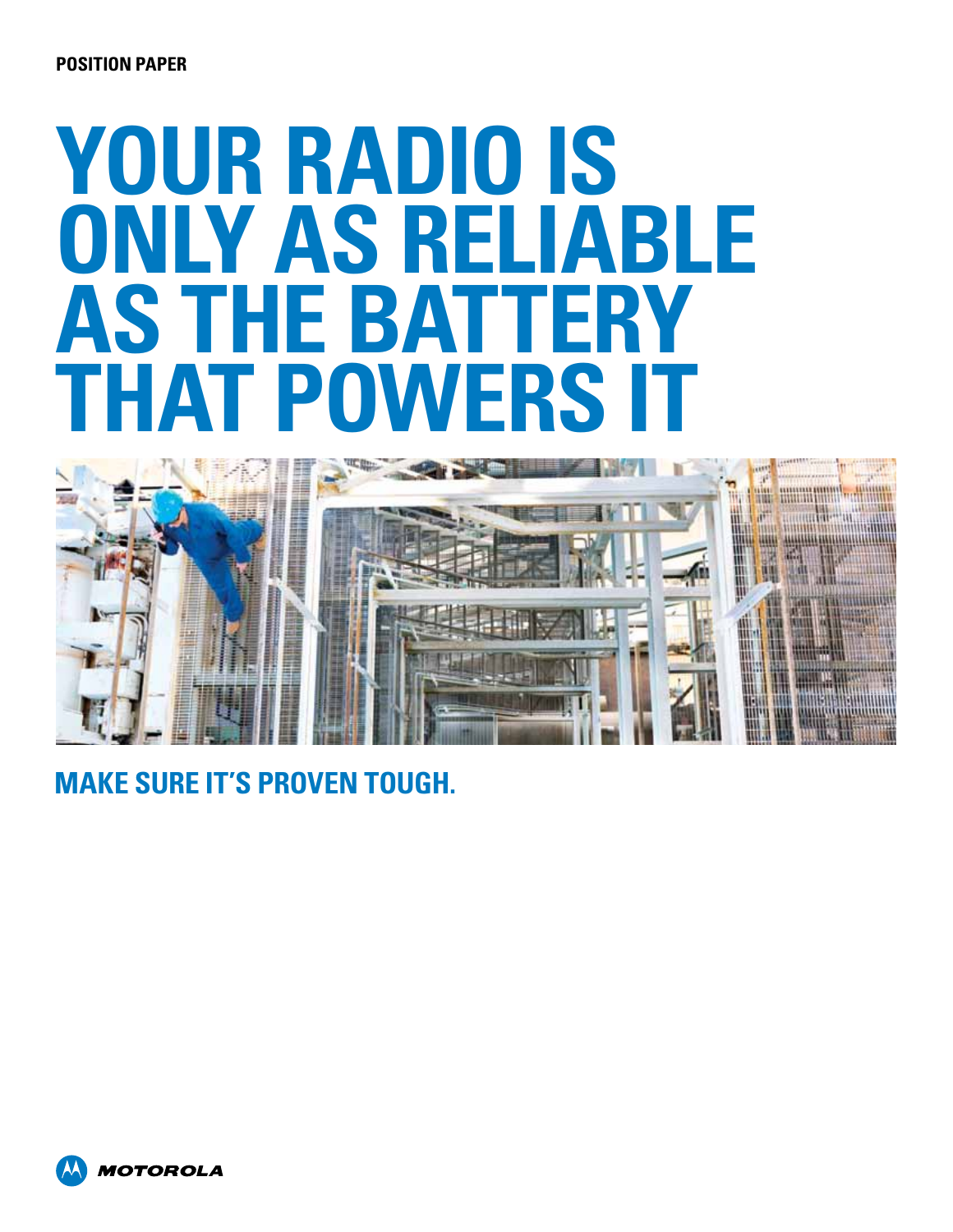# **If your battery isn't working, you're not working.**

On the manufacturing line or the fire line, at a crash site or a construction site, you rely on a two-way radio that operates continuously – that won't stop when it's dropped, won't break when it's shaken, or won't fail when it's shocked by static electricity. Whether you're in public safety or private enterprise, radio batteries that can't handle the rigors of the real world aren't a bargain. Because when a radio battery dies and your radio stops, you can't do your job.

We understand that uninterrupted communications are business-essential and mission-critical. There is no margin for error and no room for malfunction. And we know that other leading radio battery brands don't deliver what we do. Highly reliable, highperforming batteries that are proven tough. Time after time. Test after test.

#### **Our radios and batteries perform optimally together. By design.**

Unlike aftermarket battery brands, Motorola batteries are designed and developed as an integral component of our two-way radios. No other aftermarket battery manufacturer can offer that certainty and compatibility with Motorola radios. We engineer, manufacture and test to stringent specifications to make sure our batteries withstand the most unforgiving environments. So you can be confident our radio batteries perform reliably, when you need them most.

We also offer "intrinsically safe" (IS) batteries that are approved for use with the Motorola instrinsically safe approved radio unit. We can only ensure the continued certification and compliance of our radios with the use of Motorola approved intrinsically safe batteries.



### **Advanced IMPRES™ Batteries and Chargers**

Along with our standard Motorola radio batteries, we also offer our exclusive IMPRES "smart energy" system. This exclusive battery technology provides adaptive reconditioning and end-of-life display to maximize your talk-time and battery cycle life – all automatically. You can safely leave batteries on the IMPRES charger without damaging them and keep your batteries fully charged. So you can be confident they are always ready and your radio is ready to work, right when you need it.

Motorola IMPRES batteries and chargers also enable the implementation of our industry-exclusive IMPRES Battery Fleet Management System. A software application that enables unprecedented data collection and analysis allowing you to better manage the health and status of your IMPRES batteries.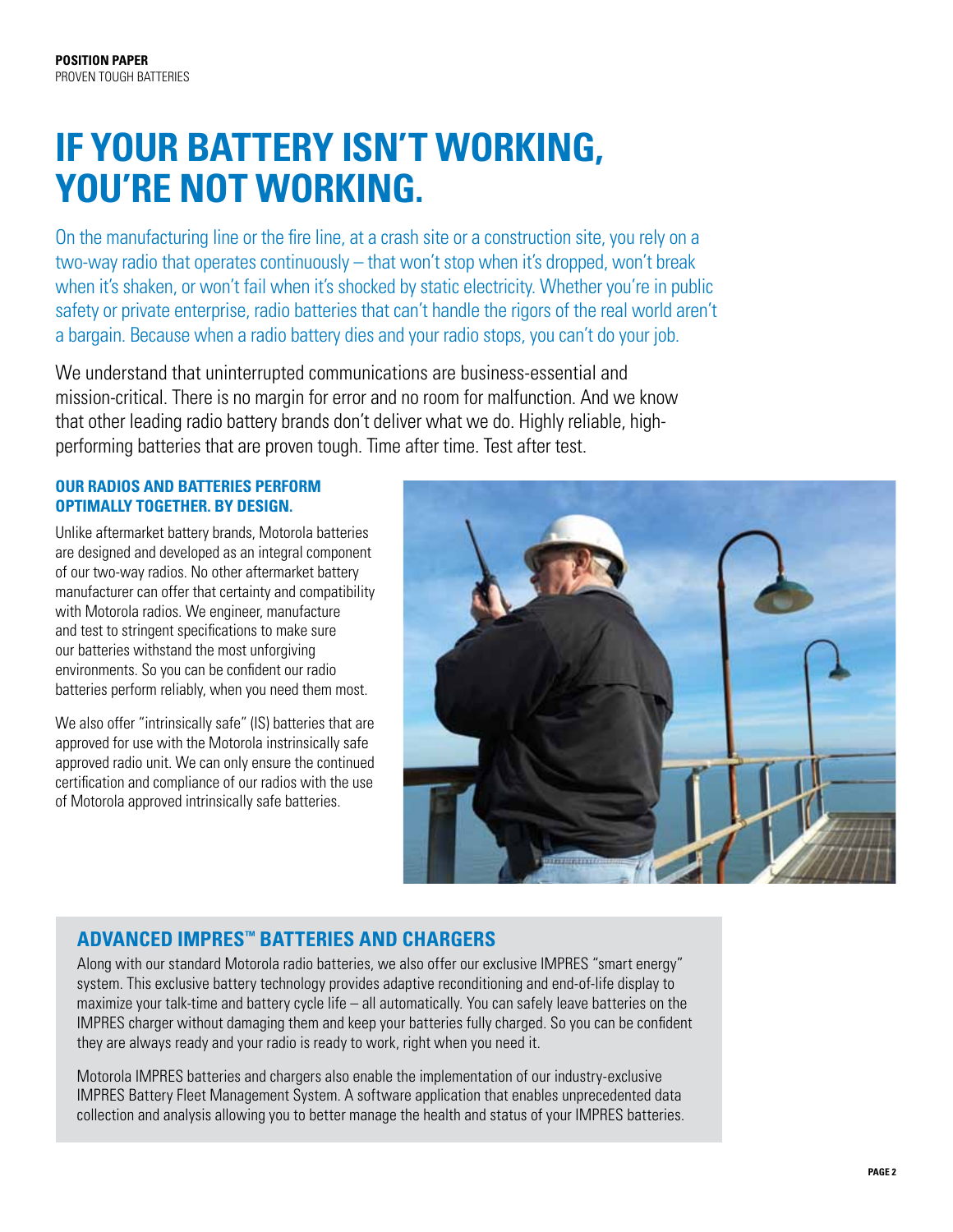### **What's the anatomy of A tough battery?**

### **Every Motorola battery is designed and manufactured to meet our demanding**

**standards.** Here's why our batteries surpass the rest:

#### **Premium Cells**

We only use premium-grade cells so you get higher capacity, longer cycle life and a wider temperature range (from as low as -30°C to as high as 60°C). Our cells are so uniform and well made, you can count on the same high energy, high number of charge cycles and lasting durability in virtually every battery.

#### **FLEXIBLE COPPER Circuitry**

Unlike the thin wires used for some internal battery connections in the brands we tested, we use circuit boards and other more reliable means to make electrical connections between components in our batteries. So, when the radio gets dropped, our batteries can tolerate higher levels of impact force.

#### **Shock- Absorbing Padding**

We choose shock-absorbing materials to protect the cell pack and circuitry. By dampening shock and vibration inside the battery, we reduce the negative effects of sudden impact. Other brands we tested eliminated padding, which can mean their batteries are more easily damaged during a drop.

#### **Durable Polycarbonate Plastic**

For our battery housings, we specify only polycarbonate plastic for optimal protection and performance. Our housings are strong, robust and designed to "bend and flex" when dropped.



Every component of our battery is built tough from the inside out. We start with premium cells, add shock absorbing spacers and materials and complete the design with a durable polycarbonate plastic housing. Even the belt clip is designed to absorb some impact when a battery is dropped. Finally, we complete our battery design with state-of-the-art computer-controlled assembly equipment. All of this is done to help ensure you have a battery that performs in even the toughest conditions.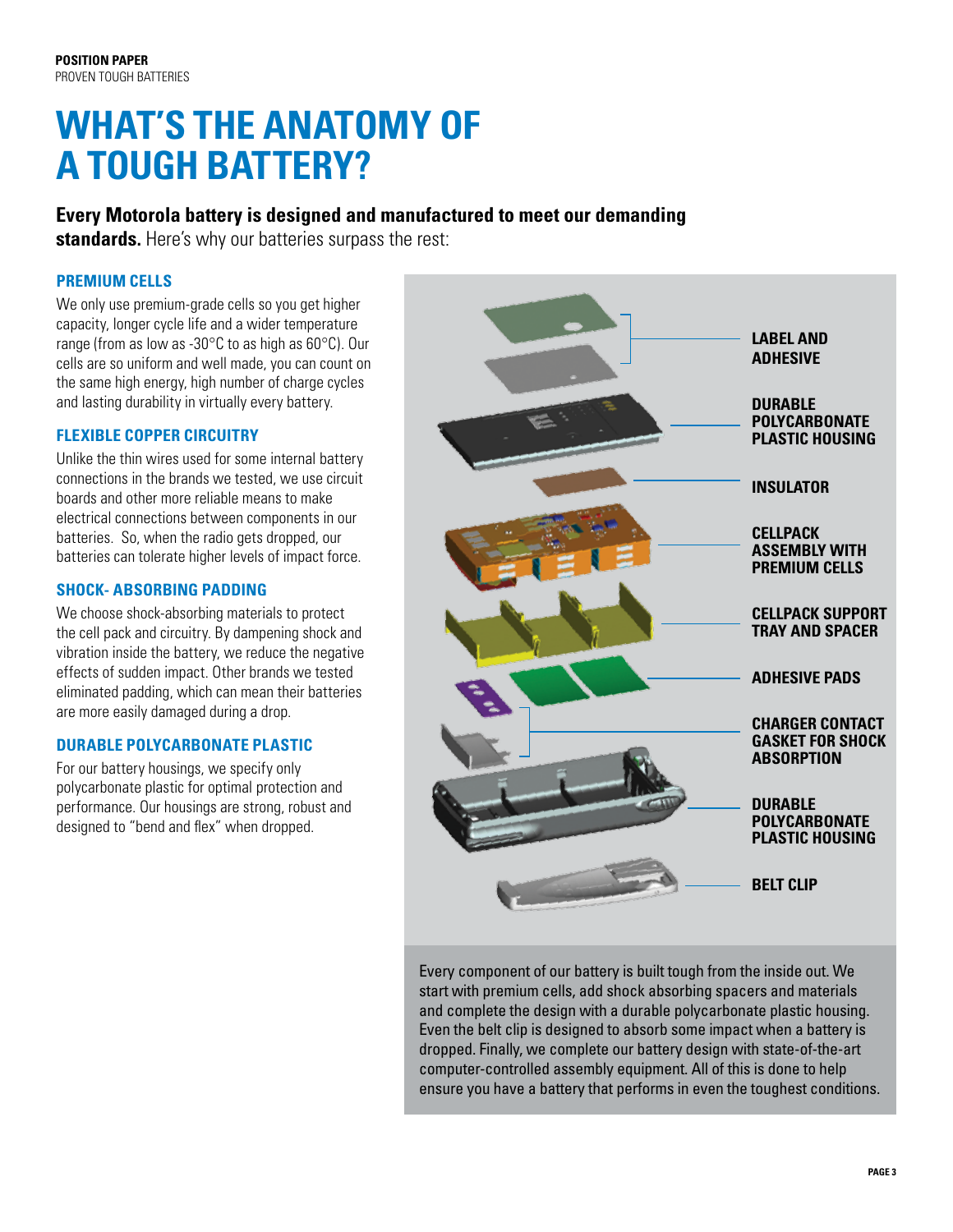### **Drops. Shakes. Shocks. We took on the worst and performed the best.**

### **We proved how tough we were five years ago and are proving it again.**

Our batteries were put through the paces and lab-tested against competitive batteries. Can other manufacturers match the standards we achieved?

Thirty samples of each battery type were randomly selected and scrutinized: Motorola, Honeywell, Power Products and Multiplier. All are compatible with our most popular two-way radios.

Three critical tests were conducted: Drop, Vibration and Electrostatic Discharge. These replicate realworld situations that occur most often during typical battery use. The result? Once again, Motorola batteries surpassed the others in durability, performance and surviving electrostatic discharge.



95%

### **Tougher than the rest in the DROP TEST**

**A firefighter scrambling up a ladder.** A supervisor walking the assembly line. A hospitality manager making rounds at a hotel. Whether you set it down or clip it on, one thing is certain: every radio gets knocked or dropped, over and over. Will it work when you pick it up? Is the battery tough enough?

#### **TEST PROCEDURE**

Using the same test set-up the U.S. military does for its equipment (MIL810F Method 516.5), each battery was attached to a Motorola radio and dropped four feet onto concrete. Each surface of the battery went through seven cycles of being dropped once on all six sides – for a total of 42 impacts.

#### **PASS/FAIL CRITERIA**

Each battery was inspected and failed if they experienced the following problems: cracking or splitting open, damage to the radio connection or an inability to charge.

#### **REsults**

95% of Motorola batteries passed the test.





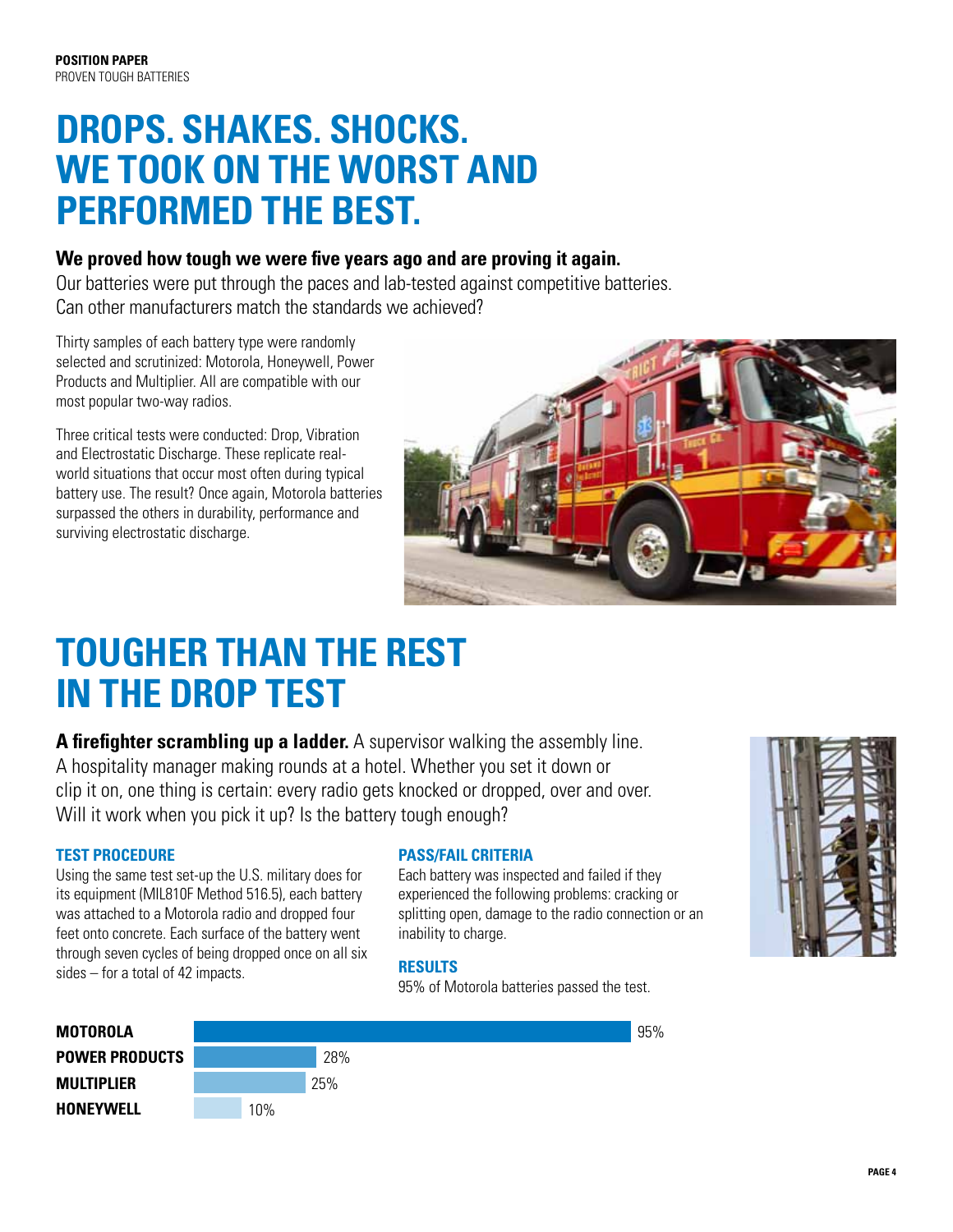## **Tougher than the rest in the VIBRATION TEST**

**A construction crew jack hammering a road.** A maintenance worker handling heavy equipment. Engine 36 racing to a structure fire. Whether you place it on the seat or put it on a belt, one thing is certain: every radio gets shaken, repeatedly. Will it work when you pick it up? Is the battery tough enough?

#### **TEST PROCEDURE**

Using the same test set-up the U.S. military does for its equipment (MIL810F Method 514.5), each battery was tested for its ability to withstand sine vibration (regular, repeating pattern) and random vibration – for a total of 12 hours.

#### **PASS/FAIL CRITERIA**

Each battery was inspected and failed if they experienced the following problems: cracking or splitting open, damage to the radio connection, an inability to charge or a failure to discharge.

#### **REsults**

100% of Motorola batteries passed the test.



### **Tougher than the rest in the ESD TEST**

**A dockworker unloading a semi.** A construction worker operating a crane. An officer getting in and out of a squad car in cold weather. Whether you carry it or clip it, one thing is certain: every radio is exposed to static electricity when you least expect it. Will it work when you pick it up? Is the battery tough enough?

#### **TEST PROCEDURE**

Using the same standards set by the International Electro-technical Commission (IEC6100-4-2), electrostatic discharge tests were conducted for both contact discharge (10 discharges each at three different voltages, up to 8kV of both positive and negative polarity) on each battery contact and for air discharge (10 discharges each at five different

voltages, up to 15kV of both positive and negative polarity) per the standard.

#### **PASS/FAIL CRITERIA**

Each battery was inspected after every 10 discharges and failed if it did not charge or power up.

#### **REsults**

100% of Motorola batteries passed the test.